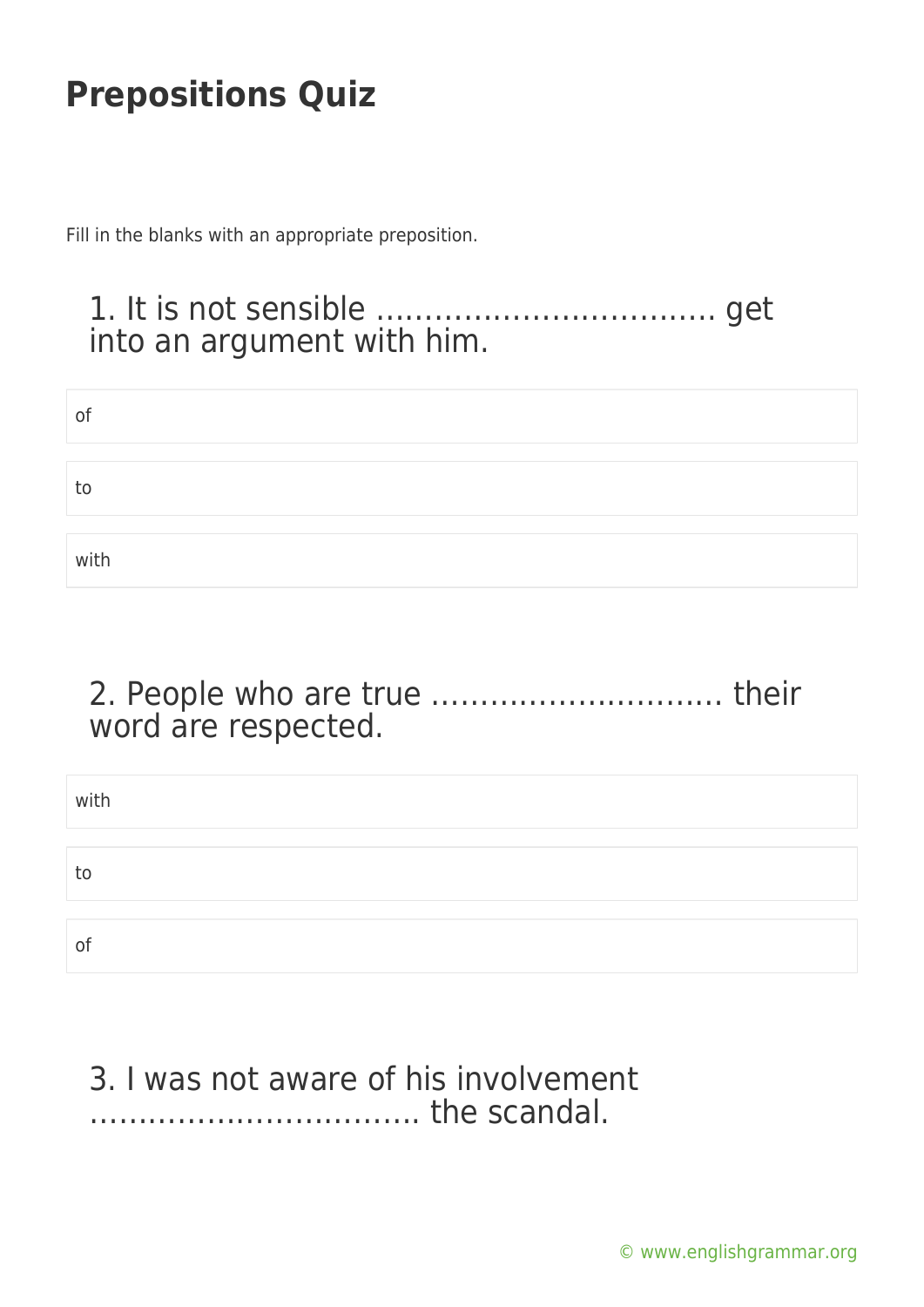| with |  |
|------|--|
|      |  |
| for  |  |
|      |  |
| In   |  |

#### 4. The driver was entrusted …………………………… the task of getting the boy back home safely.

| by   |  |  |  |
|------|--|--|--|
|      |  |  |  |
| with |  |  |  |
|      |  |  |  |
| from |  |  |  |

### 5. We were amused ……………………………. his antics.

| by   |  |
|------|--|
|      |  |
| with |  |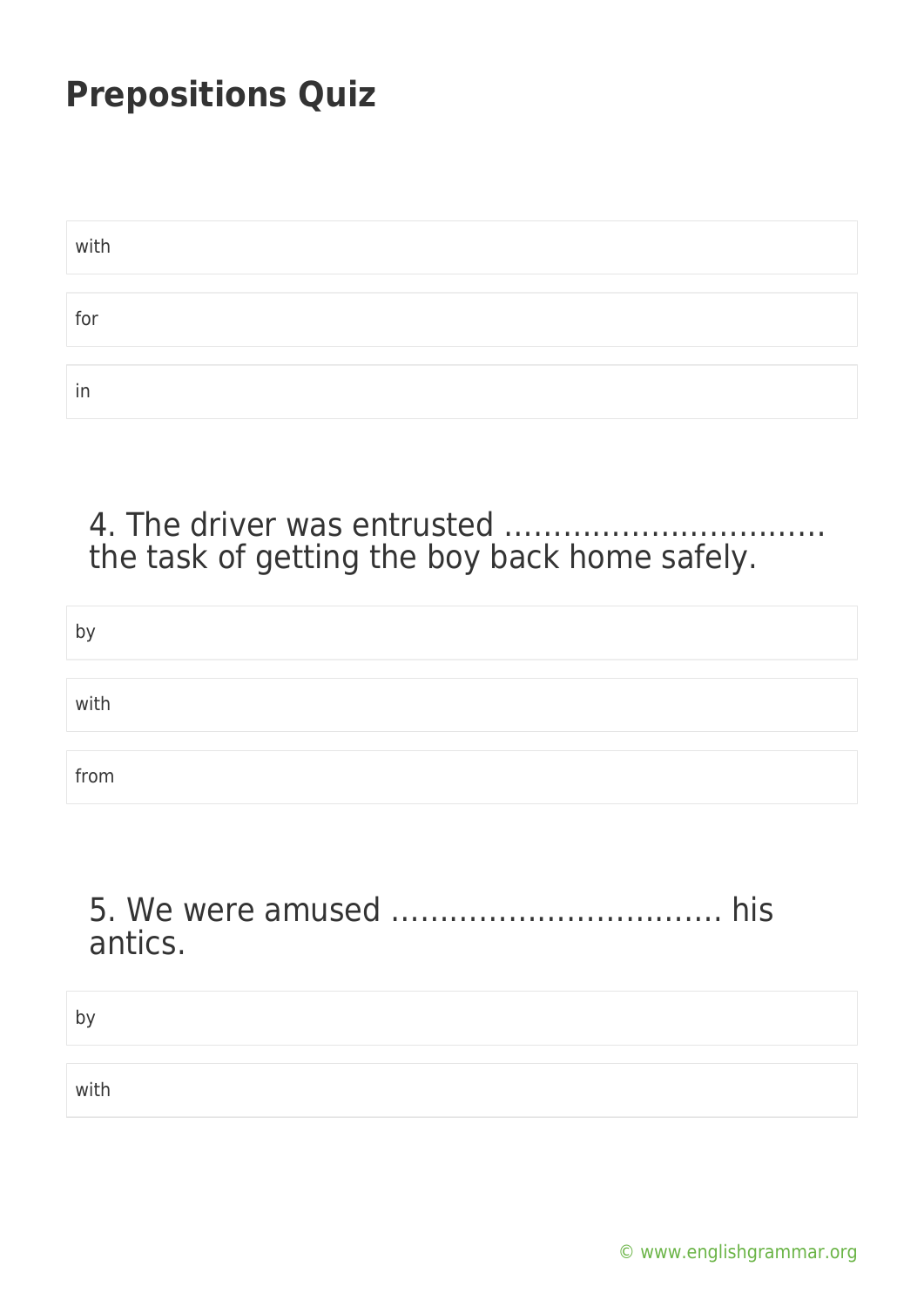| of           |
|--------------|
|              |
| performance. |
| by           |
| of           |
| with         |
|              |
|              |

#### 7. Are there any exceptions ……………………………… this rule?

| for |  |  |
|-----|--|--|
|     |  |  |
| of  |  |  |
|     |  |  |
| to  |  |  |

[© www.englishgrammar.org](https://www.englishgrammar.org/)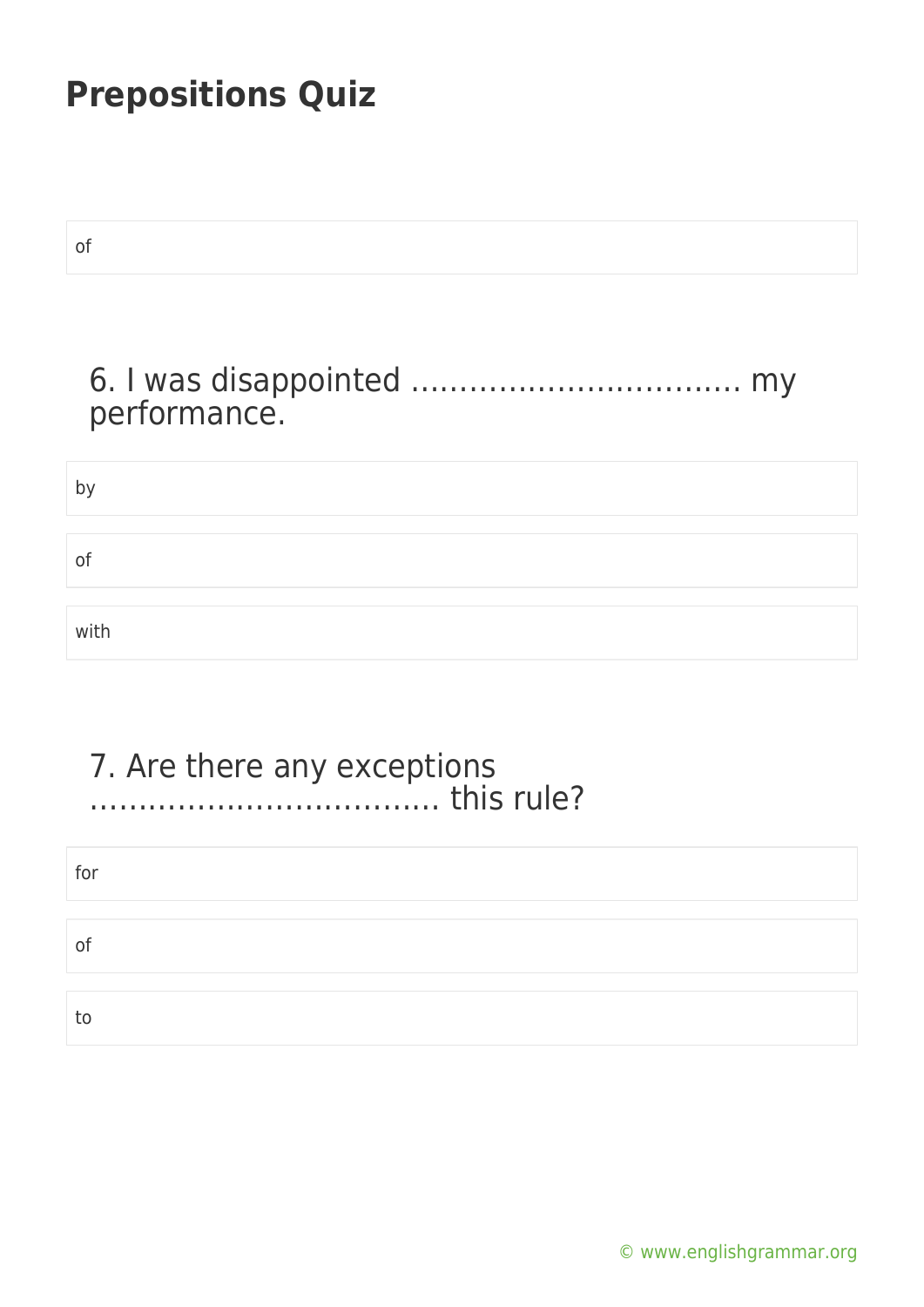#### 8. She is quite fond of showing ……………………………. her wealth.

| off  |  |
|------|--|
|      |  |
| with |  |
|      |  |
| for  |  |

### 9. The man was dismissed ………………………………. his job.

of

from

with

### 10. She seemed preoccupied ………………………………. her work.

by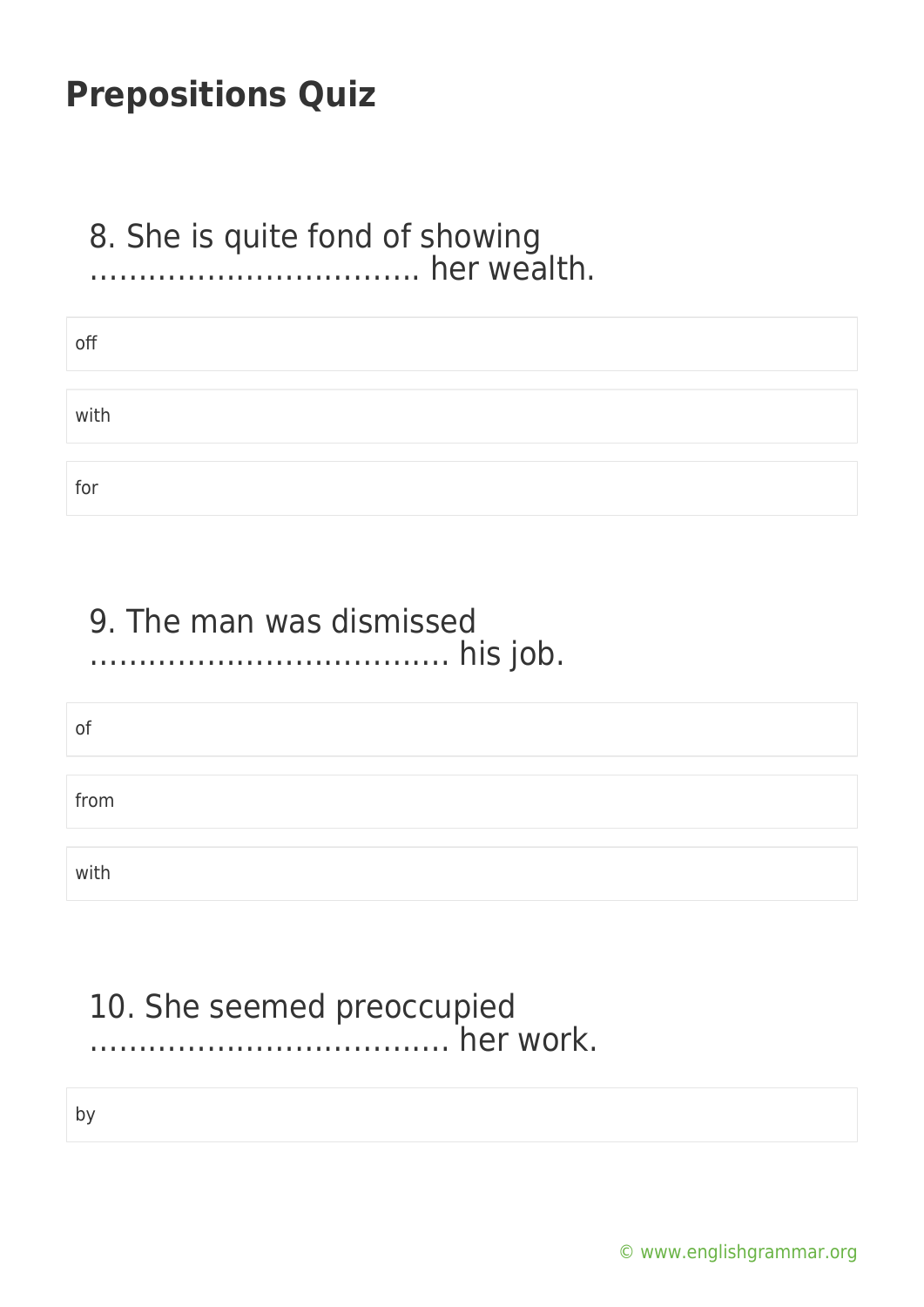with

of

### 11. They were completely absorbed ……………………………… each other.

| with |  |
|------|--|
|      |  |
| in   |  |
|      |  |
| at   |  |

### 12. You should distance yourself ……………………………… such people.

with

from

to